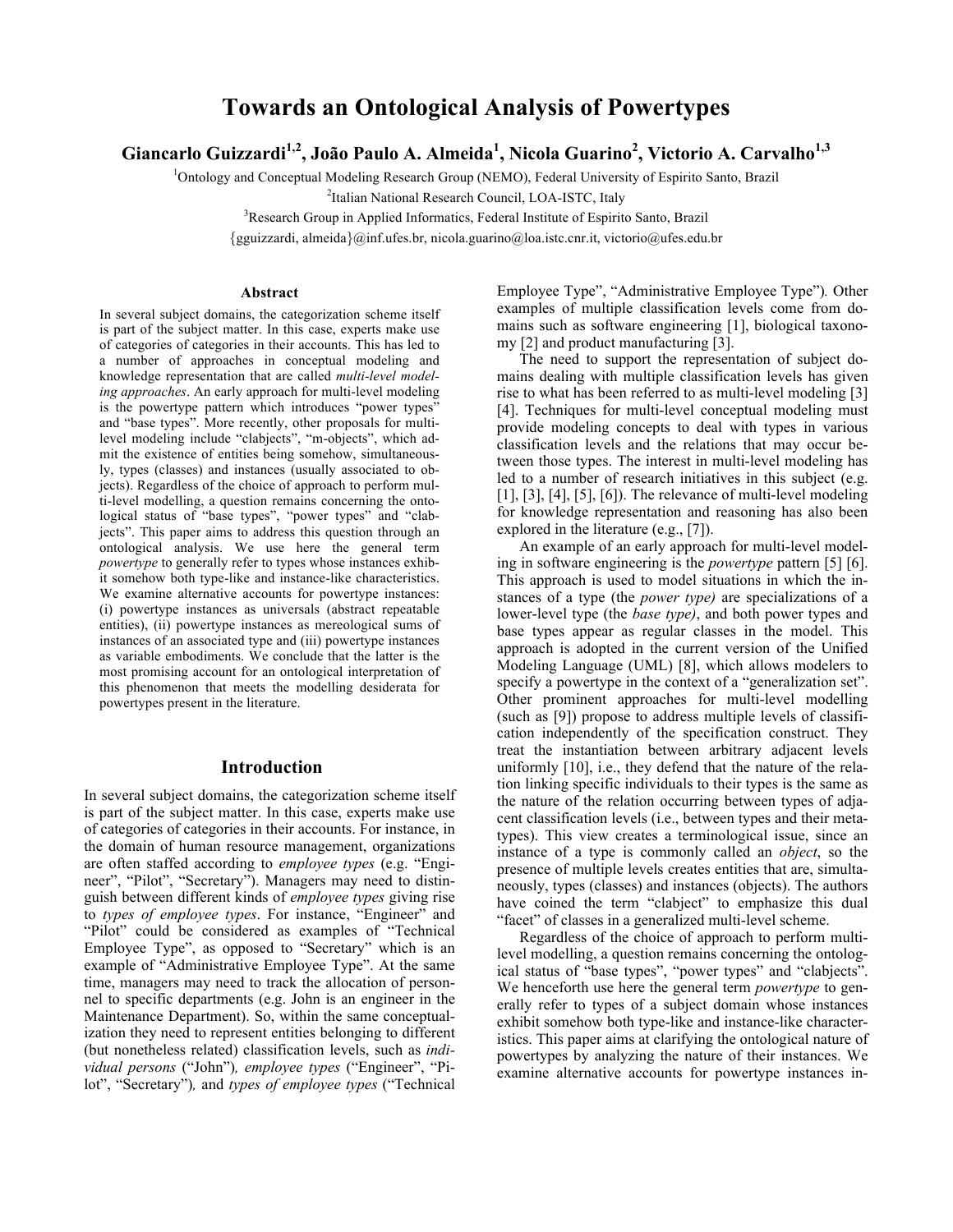cluding interpreting them as: *universals* (abstract repeatable entities) [11]; as *mereological sums* of instances of an associated type; and, finally, as *variable embodiments* [12]. We conclude that the notion of variable embodiments is the most promising account for providing an ontological interpretation for powertype instances. In particular, we outline how a theory based on this interpretation can be developed to address a number of requirements for a comprehensive multi-level approach, including the representation of properties of types at multiple levels of classification, and modal properties of powertype instances.

## **A Running Example**

In this section, we make use of a running example to illustrate a number of notions that appear in the literature of conceptual modeling associated to powertypes. In this running example, depicted in Figure 1, we use a case of biological species. The modeling of biological species (and animal breeds alike) is known for exhibiting this type of phenomenon, and is often evoked as a typical example in the literature (see, e.g., "tree species" in [8] and "dog breed" in [10]). In fact, one prominent interpretation of biological species is to take them not as abstract universals (roughly types) but as individuals scattered in space and time [13]. As discussed there, without the interpretation of species as concrete entities existing in time and space, it is challenging to explain biological evolution and to talk about a species changing in time or moving to another typical habitat. It is important to highlight, nonetheless, that we do not intend with this paper to address the problem of what biological species are from an ontological point of view. This is a problem that has occupied philosophers of biology for many years. We use the example here merely to convey some intuitions regarding recurrent modeling requirements that are manifested with the presence of powertypes. In any case, the phenomenon referred to here is also manifested in the cases of product models and social roles, among other cases.

Figure 1 uses a UML class diagram to represent our running example. In this figure, we have the type *Bird* that is specialized in two subtypes, namely, *Emperor Penguin* and *Golden Eagle*. According to this model, particular birds have a particular age and a particular height. Two instances of *Bird* in this model are Pat (a particular *Emperor Penguin*) and Joe (a particular *Golden Eagle*). This model uses the so-called *powertype pattern*, which is incorporated in the UML [8]. The two subtyping relations between the latter types and *Bird* are part of a *generalization set* related to the powertype<sup>1</sup> *Bird Species*. If a powertype  $P$  is connected to a particular type *T* then the instances of *P* are the *explicit* subtypes of *T* present in the model. The relation that connects *T* and *P* is a regular UML association, labeled here "*is classified by"*, saying that the instances of *T* are *classified by* instances of *P*. In the model of Fig. 1, the powertype *Bird Species* is connected to the type *Bird* by being referred to in the generalization set specializing *Bird* and containing the subtypes *Golden Eagle* and *Emperor Penguin*. Hence, *Golden Eagle* and *Emperor Penguin* are instances of *Bird Species*. Moreover, each instance of these types (e.g., Pat and Joe) is *classified by* some instance of *Bird Species*. For instance, Pat (which instantiates the *type Emperor Penguin*) *is classified by* an instance of *Bird Species* also named *Emperor Penguin*, which is supposed to be the reification of the *Emperor Penguin* type.



*Figure 1 - Representing Powertypes UML ("Types of Types").*

Note that instances of *Bird Species* have specific properties (i.e. provide specific values) for all the general properties that characterize the type *Bird Species*. For instance, *Golden Eagle*, the type, may have a *number of living instances = 10.000.000*, an *average height = 50 centimeters*, a *life expectancy = 5 years*, etc. Given that UML does not provide us with a means to represent these properties graphically in class diagrams, we have used the instance specification notation in Figure 1 (which is actually part of the object diagram) to make these properties explicit for *Golden Eagle* and *Emperor Penguin* as instances of *Bird Species*. Notice that these are not properties of particular *Bird*s (e.g., Joe does not have an average height, or a number of living instances), but properties of each species of *Bird*s as a whole.

Indeed, properties such as *number of living instances* or *average height* are properties of instances of *Bird Species* that result from properties of the instances of *Bird* (e.g., the average height of a particular species – *Golden Eagle* – is derived from individual heights of particular instances of *Golden Eagle*). We provisionally term these properties *resultant properties* of the species.

 $\frac{1}{1}$ <sup>1</sup>The actual stereotype «powertype» has been deprecated in the UML 2.0 version. The notion of a "type whose instances are types" itself remains in the language. We use the stereotype here in Fig. 1 merely to call attention to the type in the model that is representing this notion. It is also important to highlight that the name "powertype" is a misnomer, given that it does not have the expected properties that one would associate with a

powerset. We maintain the name here, however, for the sake of reference to the original UML terminology.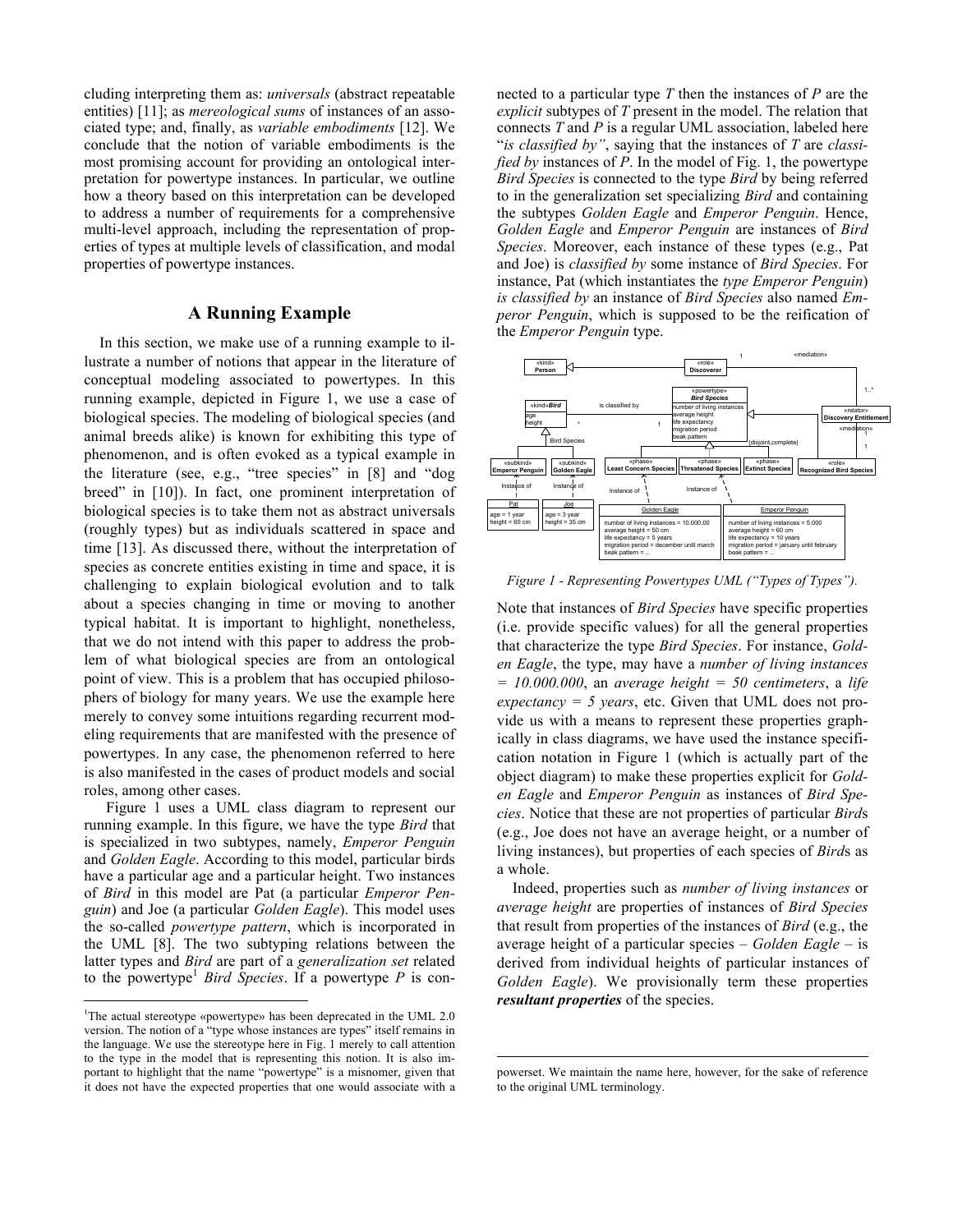In contrast, properties such as *beak pattern* for *Bird Species* or *maximum speed* for a car model capture regularities over the instances of a particular type. For instances, when representing that the Volvo XC90 type has a *maximum speed* of 300 Km/h, we are capturing that all instances of such type have the particular capacity (disposition, power) of driving at most 300 km/h. To be precise, the Volvo XC90 type does not have a maximum speed at all; it has the *property of having instances that have that property*. In other words, it has the property of bestowing to all its instances the capacity of driving at that speed. We term here these properties *regularity properties*.

Finally, a property such as being an *Officially Recognized Bird Species* or being *Elected the fastest Car in Europe in 2015* are properties of yet a third kind. For instance, being *Officially Recognized Bird Species* is a property of the type *Golden Eagle* and not a property that any individual instance of *Golden Eagle* has. We provisionally term these properties *direct properties*. Direct, Resultant and Regularity properties are frequently used in the literature of conceptual modeling and knowledge representation as stereotypical properties inhering in instances of powertypes [3,7].

Now, we would like to call attention to modal issues involving instances of powertypes which should be reflected in an ontologically well-founded conceptual modeling and knowledge representation approach, particularly: (i) the existence of contingent types that classify instances of powertypes (specializations of *Bird Species* in the example) and (ii) the possibility of qualitative change happening to instances of powertypes. These issues are representative of problems in Conceptual Modeling, Knowledge Representation and Ontology Engineering for modeling powertypes. In fact, they should be taken as part of a modeling desiderata that should be addressed if we want to faithfully represent those domain elements that in the literature are typically modeled by using powertypes (or powertype-like notions such as clabjects [4] or m-objects [3]). These include *biological species*, *product types* (e.g., the iPhone 5S type, which is instantiated by individuals like my iPhone, but which also has the property of being created by Jon Ive) and *social roles* and positions (e.g., the role of American President, which is instantiated by Barack Obama, but which has the property of being defined in the American Constitution).

Note in our running example that the type *Bird Species* is instantiated by its instances *necessarily* (in the modal sense), i.e., an instance of *Bird Species* (e.g., *Golden Eagle*) is necessarily a *Bird Species*. These are termed in the literature *Rigid* types [14, 15]. In contrast, we have that the types *Least Concern Species* or *Recognized Bird Species* are instantiated by their instances only *contingently* (again, in the modal sense). In other words, for every instance *x* of a Recognized *Bird Species*, there is a counterfactual world

in which  $x$  is not an instance of this type. Types such as *Least Concern Species* (also *Extinct Species*, *Threatened Species*) and *Recognized Bird Species* are termed *Anti-Rigid* types [14, 15].

In contrast with rigid types, instances of anti-rigid types can move in an out of the extension of that type without ceasing to exist. Moreover, there are anti-rigid types termed *phases*, whose instances move in all of their extension due to a change in one or more of its intrinsic properties. For instance, analogous to the manner in which *Adolescent* is defined as phase of *Person* characterized by the intrinsic property *age* (i.e., an *Adolescent* is a *Person* that falls within a certain age range), *Threatened Species* is a phase of a *Bird Species* characterized by the intrinsic property *number of living instances*. Furthermore, there are anti-rigid types termed *roles*, whose instances move in all of their extension due to a change in one or more of its relational properties. For instance, analogous to the manner in which *Employee* is defined as role of *Person* characterized by an *Employment* context (i.e., an *Employee* is a person that participates in an *Employment* relationship with an *Employer*), *Recognized Species* is a role of a *Bird Species* characterized by an official *Discovery Entitlement*. Finally, we have that a *Discovery Entitlement* is an entity that is *multiply existentially dependent* on both the discovered species and on the person playing the role of the discoverer of that species. Entities such as *Discovery Entitlement* are termed *relators* in the literature [15].

Languages such as UML and OWL are oblivious to these modal notions, which are fundamental for conceptual modeling and ontology engineering [14, 15, 16]. In contrast, in an ontology-driven language such as OntoUML [15], ontological notions such as *kinds* (i.e., rigid types that capture essential properties of their instances that provide a uniform principle of identity for these instances), *phases*, *roles* and *relators* are directly represented by the modeling primitives of the language.

#### **What's in a Powertype?**

Understanding the relation between *Emperor Penguin* or *Golden Eagle* as subtypes of *Bird* (henceforth, for simplicity, *Penguin-T* and *Eagle-T*) and *Emperor Penguin* or *Golden Eagle* as instances of *Bird Species* (henceforth, for simplicity, *Eagle-I* and *Penguin-I*) amounts to a large extent to understanding the ontological nature of powertypes and their instances. *Mutatis mutandis*, the same can be said for the relation between the *instantiation* relation between, say, Joe and *Eagle-T* and the "*is classified by"* relation between Joe and *Eagle-I*. Exploring the ontological nature of these notions is the goal of following sections.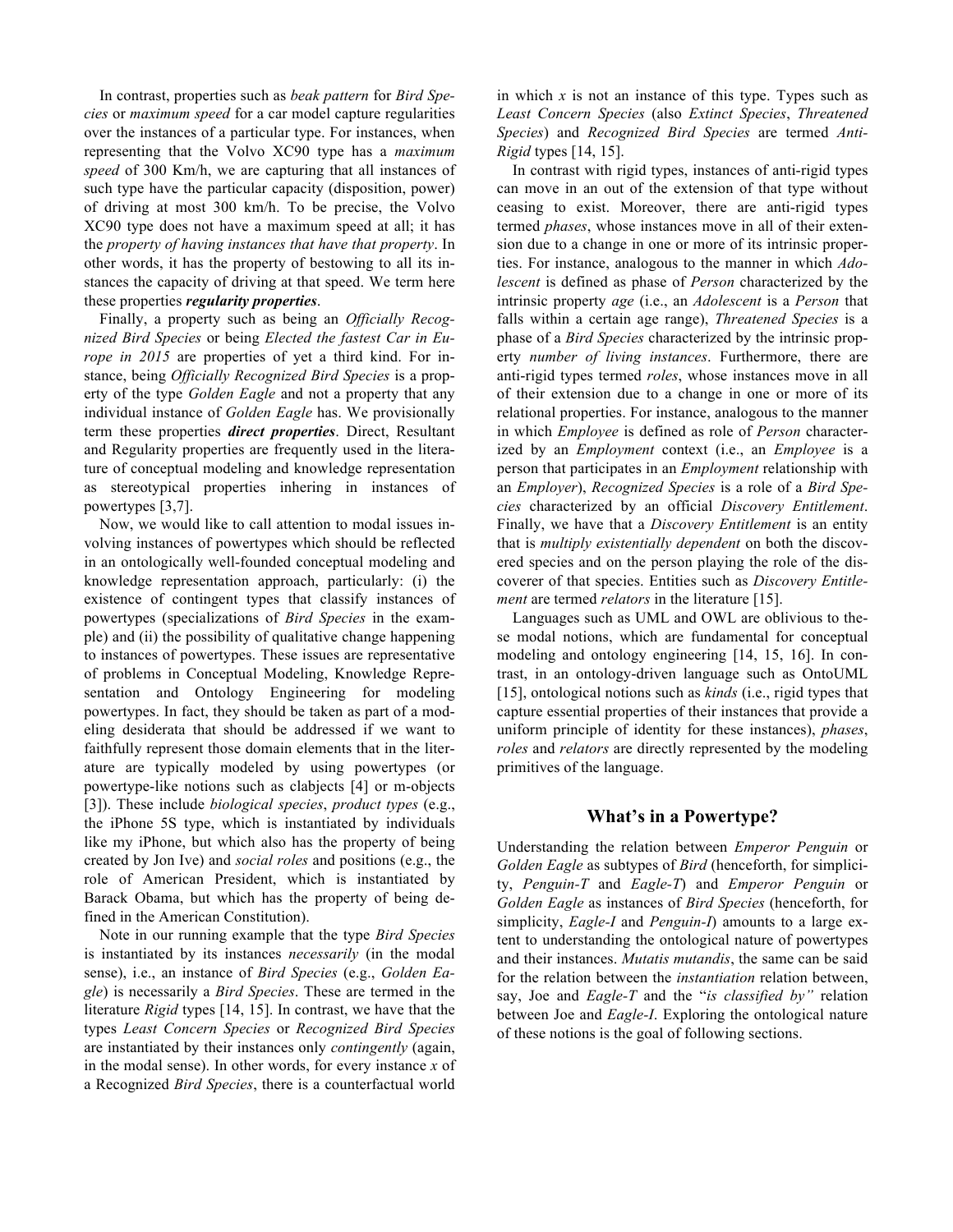### **Are instances of Powertypes Universals?**

For instance, suppose that *Eagle-I* and *Penguin-I* are *universals*. By universals here we mean, the so-called *realist view on universals*, i.e., that universals are abstract predicative terms that are repeatable across multiple instances. This view includes the conception of universals as *"patterns of features that are not related to time and space"* [17], the view that complex universals are fully determined by *an axiomatic specification involving a number of other universals representing its essential features* [18], as well as the view that universals are fully determined by the higher-order types they instantiate [11]. In any case, universals cannot change in any respect maintaining their identity. Notice that these characteristics of abstract universals are generally considered appropriate to characterize *types* such as *Bird*, *Person*, *Bird Species*, as well as the *types Golden Eagle* (*Eagle-T*) and *Emperor Penguin* (*Penguin-T*).

Now, if the relation between *Eagle-T* and *Eagle-I* is one of identity, we have that: (i) *Eagle-I* is an abstract universal (a type); (ii) the relation of instantiation is identical to the relation "*is classified by"*; (iii) *Bird Species* is a higherorder universal, i.e., an abstract universal whose instances are abstract universals. This interpretation seems to be the one favored by authors such as Odell [5]. Under this interpretation, we have that the relation between Pat and the universal *Penguin-T* is one of *instantiation* but so is the relation between *Penguin-I* and the universal *Bird Species*, as well as the relation between Pat and *Penguin-I*. In other words, we have that *Penguin-I* and *Eagle-I* are universals and *Bird Species* is a higher-order universal.

Higher-Order universals are controversial in philosophy. Philosophers of the so-called *Elementarist* guise reject them [19], and even those that accept their existence seem to accept only the existence of *formal higher-order universals* (as opposed to material ones). For instance, in his classical book on the subject [11], D.M. Armstrong defends the view that universals should bestow causal powers to their instances and, although one can accept formal higher-order properties such *as being a complex universal*, (or *being self-identical, being directly instantiable, or being rigid*) there seem to be no causal powers that are bestowed over universals by virtue of instantiating a higher-order universal.

Now, even if one accepts the existence of higher-order universals, there are other reasons for rejecting that entities such as *Eagle-I* and *Penguin-I* are abstract universals at all. The reason is that we would like to represent possible changes that these entities can undergo, i.e., these entities can suffer qualitative changes and still remain the same. For instance, biological species can move to an endangered species phase (e.g., being extinct is a contingent property of dinosaurs), they can change migration periods and life

expectancies. Moreover, we would like to represent that these entities can bear both *essential* and *accidental* properties and, hence, that these entities could have been different from what they are, i.e., that there can be cross-world identity for entities such as *Eagle-I* and *Penguin-I*. Finally, we would like to represent that an entity such as the species *Penguin-I* exists only contingently, begins to exist in a given point in time and can cease to exist. *Mutatis Mutandis*, we can say the same for social roles or any nominal kind for that matter.

In summary, the problem that we have with this first interpretation is that, in the standard ontological interpretation of universals (as repeatable abstract entities) [11], they are abstract and fully determined entities. As such, they cannot change and cannot be different from what they are. Things become even more complicated if universals are conceived as *"not related to time and space"*. As such, they are also not contingently created or destroyed.

#### **Are instances of Powertypes Mereological Sums?**

In the previous section we have attempted at an interpretation instances of powertypes as abstract universals. We have concluded that it is an undesirable interpretation and that under that interpretation *Eagle-I* and *Penguin-I* cannot be identical to entities such as *Eagle-T* and *Penguin-T*, respectively. This is because, ontologically speaking, they bear incompatible ontological meta-properties. Entities of the latter kind are abstract fully determined entities and, as such, have no spatiotemporal properties, are incapable of change and, hence, incapable of being different from what they are. In contrast, entities of the former kind seem to have contingent properties. This motivates us to look for an alternative interpretation for them.

In this second interpretation, entities such as *Eagle-I* and *Penguin-I* are considered *mereological sums*, and entities such as *Eagle-T* and *Penguin-T* (again) as universals. The relation between *Eagle-I* and *Eagle-T* is the following: *Eagle-I* is a collective defined by the mereological sum of the instances of *Eagle-T*, i.e., entities such as *Eagle-I* are the population of the extension of types such as *Eagle-T*.

This second interpretation seems at first to be rather intuitive. Under this view, an instance of *Bird Species* such as *Eagle-I* is an *Eagle* collective that has as members exactly the instances of the type *Eagle-T*. In fact, for each subtype *S* of *Bird*, we can have a collective *C* such that <sup>∀</sup>*x(x::S ↔ memberOf(x,C))*. Moreover, as discussed in depth in [20], the *member of* relation has a number of properties shared with the instantiation relation, namely, it is an irreflexive, asymmetric and anti-transitive relation. Additionally, resultant properties of instances of a powertype (e.g., number of living instances, average height, life expectancy) seem at first to be indeed properties of a population/collective.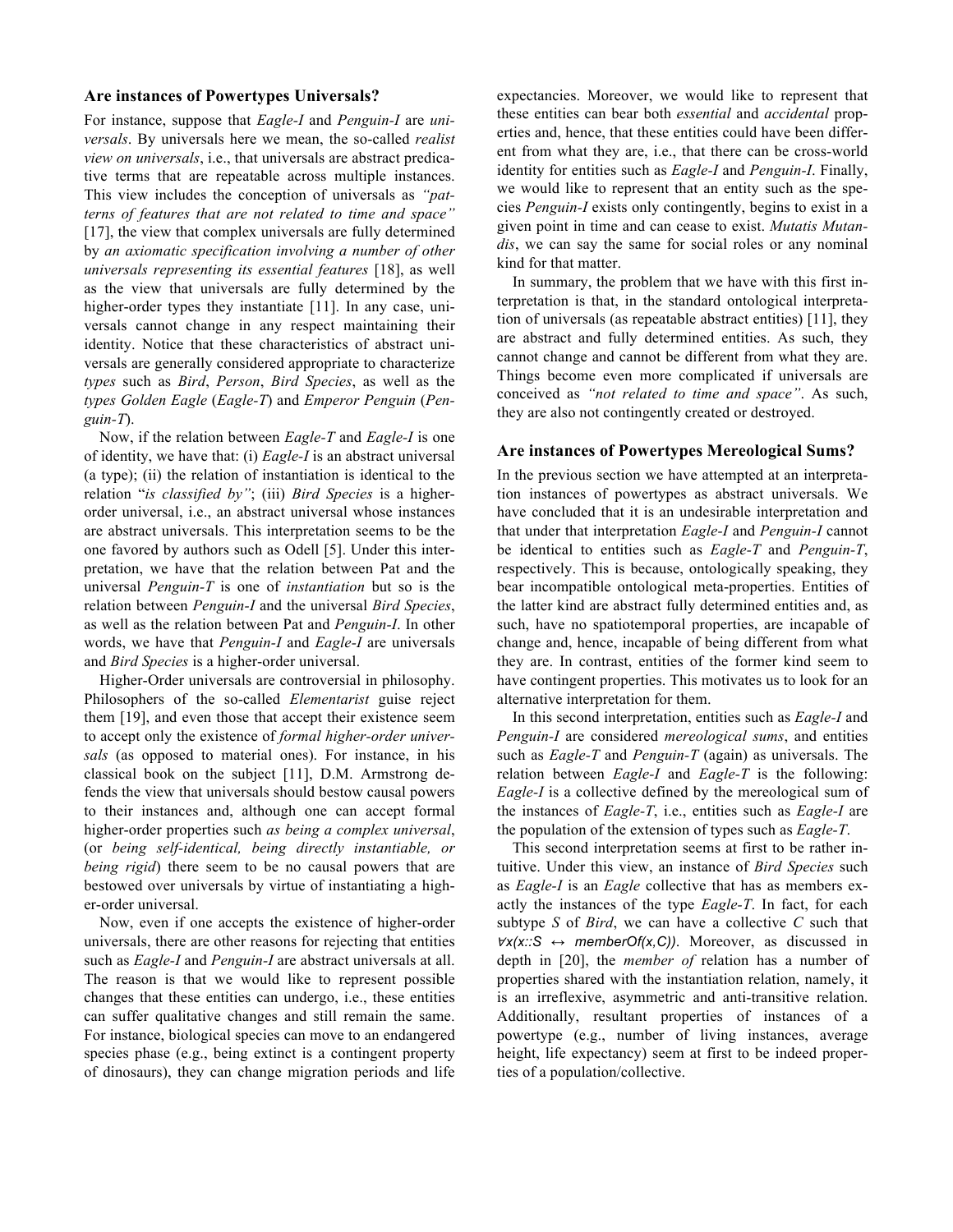This view, however, also faces some challenges. Firstly, as a mereological sum, *Eagle-I* has an *extensional identity* criterion. As a consequence, any change in its membership would create a different individual. In other words, when Joe is born or when it dies, it would create a new *Golden Eagle* species. This seems to be an absurd conclusion. We would not want the species *Golden Eagle* (*Eagle-I*) to necessarily change at each variation of the extension of the type *Golden Eagle* (*Eagle-T*). Of course, the population of *Golden Eagle*s changes. But this seems to be an indication that *Eagle-I* (the species) is not the same as the *Golden Eagle* population (the collective).

Secondly, a mereological sum depends on the existence of at least one its members in order to exist. However, *Eagle-I* can exist in an extinct phase having the property *number of living instances = 0* and having no members at all! In this case, if *Eagle-I* is a mereological sum of instances, it would not exist at all, instead of existing in that particular phase and having that particular property.

One way out of this situation would be to have *Eagle-I* to be not the sum of the extension of *Eagle-T* at a given world, but the sum of the union of the extension of *Eagle-T* in all possible worlds. In other words, *Eagle-I* is the sum of all possible eagles that ever existed, will ever exist and could possibly have existed or possibly will exist. As defended, for instance, by [21], our psychological conception of a type seems to account for an extension that considers all its possible instances.

This move solves the first of our previous objections: *Eagle-I* would not change when Joe comes into existence since, being a possible *Golden Eagle*, Joe is already a member of *Eagle-I*. This amendment, nonetheless, faces challenges of its own. In particular, it does not meet our criteria for having *Eagle-I* as an entity that can qualitatively change maintaining its identity and could have been different from what it is. As the sum of all possible individuals of that type, *Eagle-I* is (by definition) always the same in all possible worlds! Hence, it cannot go through phases; it cannot change any of its properties; it cannot exist *having no living instances* (i.e., it cannot exist as an extinct species).

### **Instances of Powertypes as Variable Embodiments**

In order to advance towards an ontological interpretation of powertypes that meets the desiderata discussed in our second section, we propose a slight variation of Kit Fine's *Theory of Embodiment*. This theory is described briefly in the sequel. For a complete description of the approach, one should refer to [12].

In this theory, Fine starts by recognizing that there is both a formal and a material aspect to parthood. As also put by [22], genuine objects are *integral individuals* and not mere mereological sums. Integral objects, but not

sums, obey a *unifying principle* that binds all parts together, thus, individuating the whole. This unity principle is akin to what Fine calls the *form* of the whole. For Fine, a number of individuals " $x_1...x_n$  *standing on a relation R*" form a *Rigid Embodiment* (symbolized as  $x_1...x_n/R$ ). For instance, a set of flowers  $f_1 \dots f_n$  standing on the relation of being bunched form a "bunch of flowers". He then puts forth a number of postulates for rigid embodiments. For instance, a rigid embodiment  $x_1 \nvert x_n/R$  exist in world *w* iff *R* holds of the  $x_i$ 's in *w*; if a rigid embodiment  $x_1 \text{…} x_n/R$ exist in world *w* then it is located in *p* in *w* iff at least a  $x_i$  is located in *p* in *w*. Moreover, two rigid embodiments  $x_1 \nvert x_n/R$  and  $x_1 \nvert x_n'/R'$  are the same iff  $x_i = x_i'$  and  $R =$ *R'*, i.e., if they have the same components standing in the very same unifying relation *R*.

One should notice that an entity such as a *Golden Eagle* collective in the previous discussion can be seen as a rigid embodiment in Fine's sense. At any given world *w*, it is composed of exactly the instances of the type *Golden Eagle* at *w*. In other words, the *Golden Eagle* population at *w* is the sum of the entities that stand in the relation of *being an instance of the Golden Eagle type (Eagle-T) at w*. If at any world, the extension of the latter changes, we have a different rigid embodiment (collective, population). However, differently from a mere mereological sum, a *Golden Eagle* population starts to exist as soon as instances of the type *Golden Eagle* exist. Moreover, these collectives are unified by a genuine unifying principle, namely, by the closure system defined by the instantiation relation to the type *S*, i.e.,  $\forall x, w(x::_wS \leftrightarrow memberOf(x, C, w))$ , where *C* is the collective – e.g., the population of *Golden Eagle*, *S* is the appropriate subtype of *Bird* - e-g., *Eagle-T* - and  $x: y \in S$ symbolizes that *x* is an instance of *S* in *w*).

In addition to rigid embodiments, Fine proposes the notion of *Variable Embodiments*. He explains this notion by using the following simple analogy: *"We may talk of 'the water in a river.' But this phrase may be understood in two rather different ways. On the one hand, it may be taken to signify that given quantity of water that is, at a given time, the water in the river. In this sense of the phrase, the water in the river at one time is rarely, if ever, the same as the water at another time. On the other hand, the phrase may signify a variable quantity of water—that water, whatever it is, that is in the river. It is in this sense of the phrase that we may say that the water in the river is rising, since it is the very same thing that was once relatively low and now is relatively high. I take it that the water in the river in the second sense—what we may call the variable water—is now constituted by one quantity of water and now by another. But what is the variable water? Clearly, it is not any one of the quantities of water that is in the river at any one time. Nor is it the aggregate of all such quantities… In the case of the variable water, there is a function, or "princi-*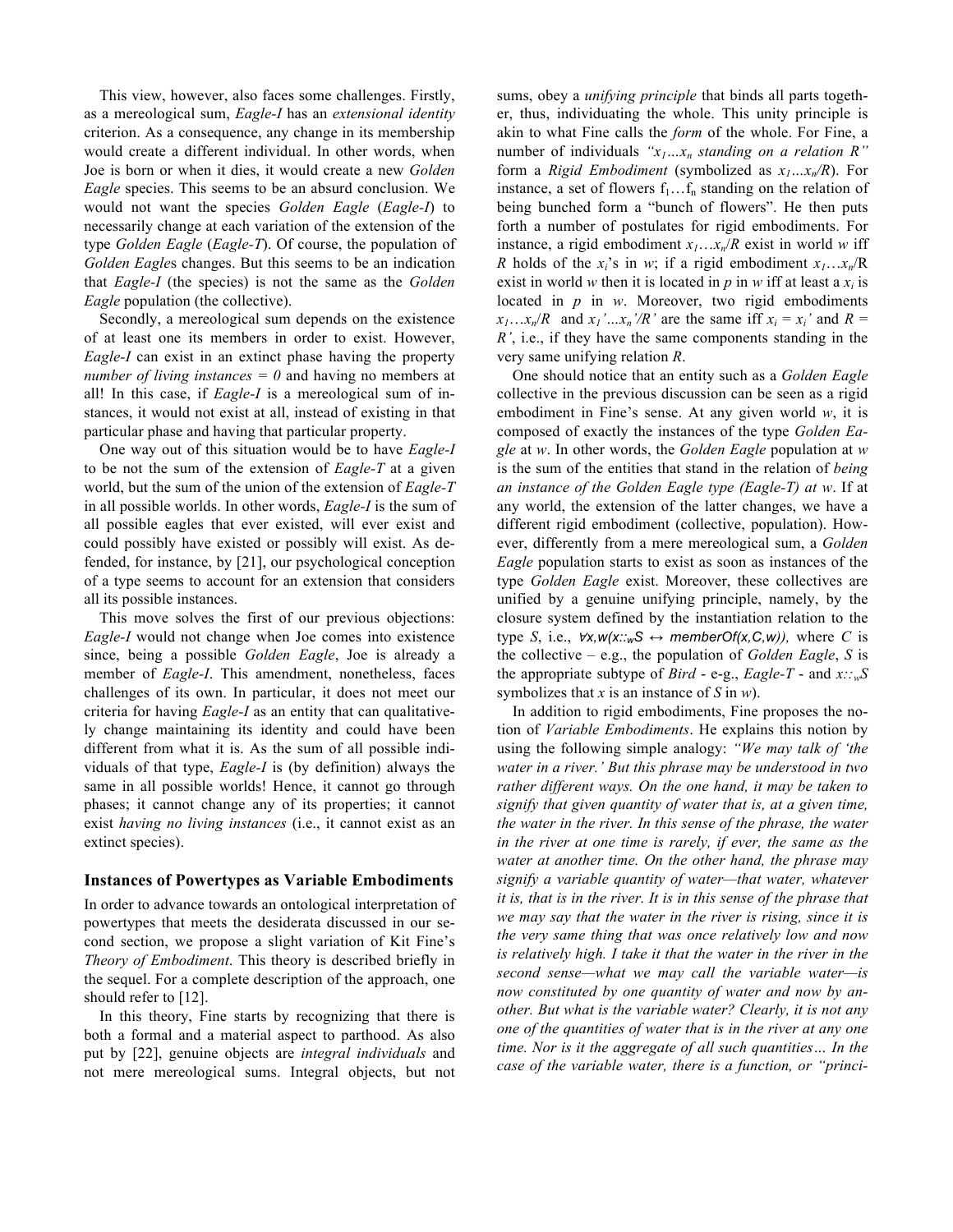## *ple," that determines which quantity of water constitutes the variable water at any given time."*

For Fine, a variable embodiment is thus an individual *f*  that at each world *w* picks up a particular rigid embodiment according to a given principle *F* (the rigid embodiment is in this case termed *the manifestation of f at w*). Fine also defines a number of postulates for variable embodiments, including: a variable embodiment *f* is present at *w* iff it has a manifestation at *w*; if *f* is present at *w* then it has the location of its manifestation at *w*. Furthermore, Fine defines what he calls a *transfer principle* recognizing that there are a number of properties of the variable embodiment that hold in virtue of the properties possessed by its manifestation at that time.

In the remainder of this paper, we defend the view that instances of powertypes should be interpreted as variable embodiments of particular kind. However, before we do that, one should notice that, under this interpretation, an instance of *Bird Species* is a genuine endurant, obeying a determinate principle of identity. As an endurant, an instance of *Bird Species* only contingently exists, it can have essential and accidental properties, it could have been different from what it is. For instance, it is a *regularity property* of a *Bird Species* that it has feathers of a certain kind. This is trait of the species itself (that it bestows to the entities it classifies) not a property of its rigid embodiment (the sum of its members in that world). The same can be said for the direct property of being a *recognized Bird Species*. In contrast, there are *resultant properties* of the species that are *transferred* from properties of its rigid embodiments (e.g., average height, number of living instances).

Furthermore, in line with Fine's theory, a variable embodiment can also fail to be manifested in a given world *w*. Like we can refer to Aristotle now, although he is not present now (he is not manifested by a sum of parts standing a particular set of complex relations), we can refer to the Dinosaurs now (and state that they have zero living members now) although they are not manifested now.

#### **The Identity of Instances of Powertypes**

For a variable embodiment *f,* Fine calls the principle *F*  selecting the *manifestation of f at w* the *principle of variable embodiment*. In our view, this principle should be thought as a principle of individuation and principle of identity supplied by the *kind* that *f* instantiates. In other words, deciding what changes an individual can undergo (i.e., its possible different manifestations) while remaining numerically the same individual is exactly the purpose of a *principle of identity* [23]. This idea is in line with the postulate of identity put forth by Fine for variable embodiments: two variable embodiments *f* and *g* are the same iff the principle  $F$  (of  $f$ ) is the same as  $G$  (of  $g$ ). This is in line

with the view formalized in [23], with the difference that in the latter there is an explicit acknowledgement that principles such as *F* and *G* must be sortal-supplied.

For instance, consider *E* (e.g., the variable embodiment *Eagle-I*) an instance of a powertype *BS* (e.g., *Bird Species*). Consider that *E* is associated with a type *E'* (e.g., *Eagle-T*), we have that the principle of variable embodiment *F* (i.e., the principle of identity) for  $E$  is the principle of application of *E'*, which is in turn the principle of individuation and unity for the rigid embodiments picked up by *E* in different worlds. For instance, take the type *Eagle-T*. Associated with this type there is a unique instance of *Bird Species* that is the variable embodiment associated to *Eagle-T*, namely, *Eagle-I*. In each world *w*, *Eagle-I* is constituted by a unique rigid embodiment  $EP_i$  (instance of *Bird Species Population*) such that  $EP_i$  is the unique individual constituted by exactly those elements that are instances of *Eagle-T* in *w*. *Eagle-I*, in turn, remains the same individual as long as it picks up rigid embodiments that are constituted exactly by instances of *Eagle-T*.

One should notice that the type *Bird Species* in the interpretation defended here truly represents a substance sortal, i.e., a rigid type that provides a uniform principle of identity for its instances [15, 23]. As previously mentioned, two *Bird Species* are the same iff they have the same principle *F* of variable embodiment (i.e., the principle of application of the unique type to which they are associated). Moreover, *Bird Species* is indeed a substantial universal in the sense that its instances are endurants. The advantage of modeling powertypes as substantial universals is that now we can use all the well known and proven design patterns for representing substantial universals [15] for modeling powertypes as well. In particular, instances of these types can instantiate both sortal and mixin types as well as rigid and anti-rigid types (e.g., phases and roles) [15]. As illustrated in figure 1, a particular *Bird Species* can instantiate different phases in different worlds and can play roles while participating in genuine material relations.

## **The** *isClassifiedBy* **Relation**

If we take this interpretation of instances of powertypes as variable embodiments, then what would be the nature of the *isClassifiedBy* relation between an individual golden eagle (e.g., Joe) and a variable embodiment such as *Eagle-I*? Some of the formal meta-properties of this relation relation can be derived from the particular type of nonstandard "parthood" invoked by Fine in his theory. Fine defines a notion of temporal part of variable embodiment at *w* derived from the timeless parts of its manifestations at *w*. For instance, he states that a car *x* at *w* is manifested by a sum of car parts standing in a proper automotive relation at *w*. All parts of the rigid embodiment *y*, which is the manifestation of *x* at *w*, are temporal parts of *x* at *w*. It is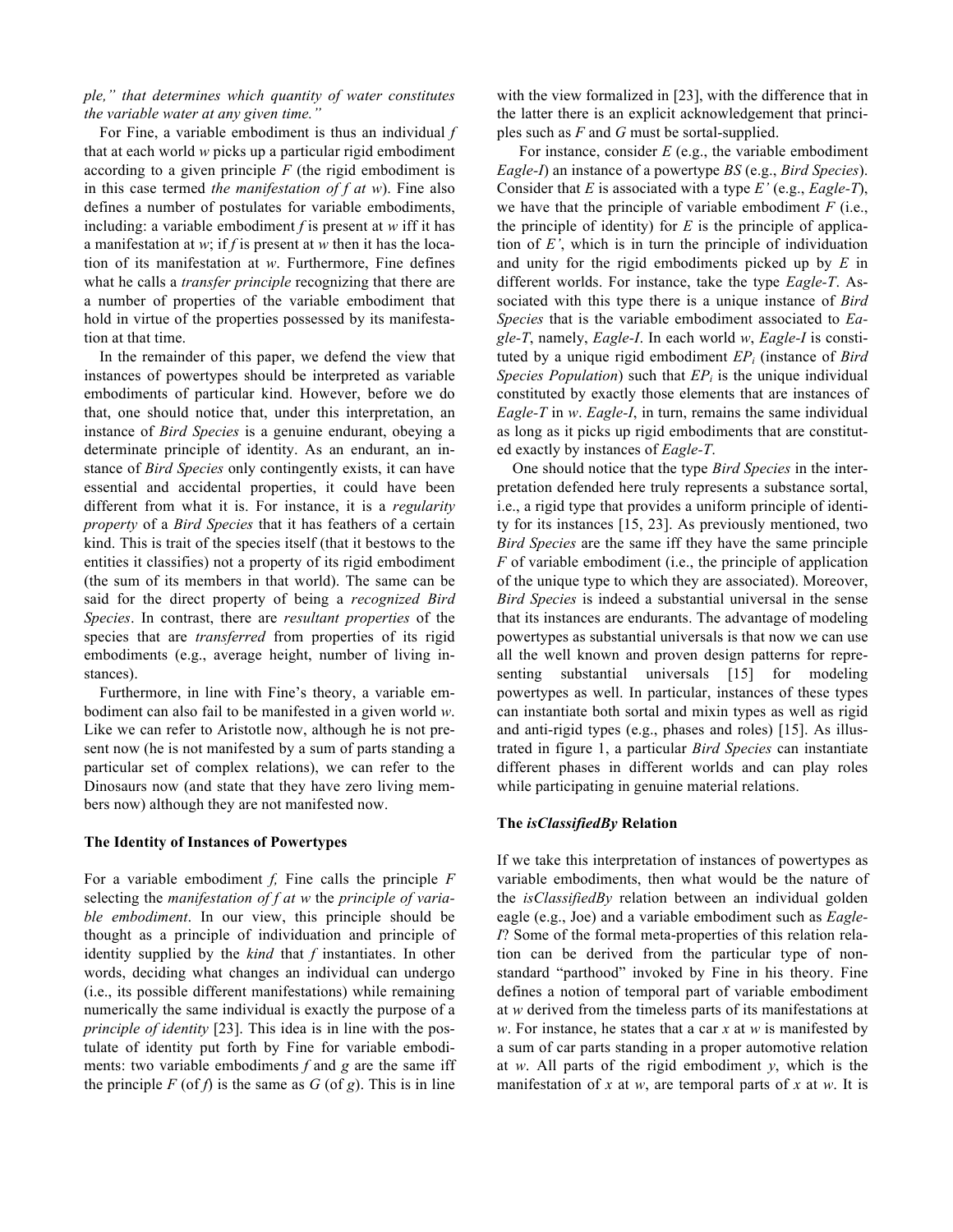important to notice that the notion of parthood employed by Fine in this construction does not allow for *unrestricted transitivity of parthood*. For instance, since the parts of a rigid embodiment must be bound by the unifying relation *R* (the so-called principle of rigid embodiment), it is not the case that all parts of *y* at *w* are parts of *x* at *w*, only those parts that are also selected by relation *R*. In [20], we have shown a similar construction using the notion of integral objects and their unifying relations. In a nutshell, if we have an entity *x* unified by relationship *R* that has as parts an entity *y* unified by relationship *R'*, then, the parts of *y* are only parts of *x* if being unified by *R'* implies being unified by *R*.

Now, let us take the case of species and the materialization relation. Let us suppose that *x isClassifiedBy* a species *X* in *w*, which in turn *isClassifiedBy* a species *X'* in *w*. For instance, we have Joe, which *isClassifiedBy Eagle-I* in *w*, which in turn *isClassifiedBy* the variable embodiment *Bird Species-I* in *w* (constituted in *w* by the *Bird Species* that exist in w). Notice that: (i) Joe *isClassifiedBy Eagle-I* in *w* iff it is part of the *Golden Eagle* population in *w*; (ii) Joe is part of the *Golden Eagle* population in *w* iff Joe::*Eagle-T*; (iii) *Eagle-I isClassifiedBy Bird Species*-I in *w* iff it is part of the *Bird Species* population in *w*; (iv) *Eagle-I* is part of the *Bird Species* population in *w* iff *Eagle-I*::*Bird Species*. Therefore, we have that Joe would *be classified by Bird Species*-I in *w* iff Joe::*Bird Species*. However, this can never be the case because being selected by the principle of application of Eagle implies not being selected by the principle of application of *Bird Species*, i.e., it is not the case that the unifying principle *R* of *Eagle-I* implies the unifying principle *R'* of *Bird Species*-*I*. Actually, *R* implies not *R'*! For this reason, we have that the *isClassifiedBy* relation is an anti-transitive relation.

We must emphasize, however, that what really characterizes the *isClassifiedBy* relation is its special purpose in connecting base types, their subtypes and their instances, with powertypes and their instances: if a type *T* is a base type of a powertype  $X$  then we have that: (i) for every subtype  $T'$  of  $T$ , there is a unique instance  $T'_{X}$  of  $X$  such that  $T'_{X}$  is associated with *T'*; (ii) for all elements *x*, we have that *x* instantiates *T*' iff *x isClassifiedBy*  $T'_{X}$ .

## **Variable Embodiments, Types and Resemblance Structures**

We should highlight that the view that takes entities such as *Eagle-I* to be concrete individuals is in line with the conception of universals as concrete *resemblance structures* in the literature of formal ontology [11]. We believe that this view could be considered in an attempt to generalize this account towards other types of universals (universals that are not represented by powertypes). For instance, take the universal *Red*. In the interpretation of universals

ultimately as resemblance structures, the *type/property/predicative term Red* can be considered as an abstraction extracted from the concrete resemblance structure *RED*. *RED*, in turn, is a concrete individual (integral object) unified by the relation of *exact resemblance* between red tropes [11]. So, we have that a trope *x* is an instance of *Red* iff *x* is a part of the structure *RED*. Since entities are created and destroyed, their tropes are also created and destroyed. So, the resemblance structure *RED* should not be conceived as the mereological fusion of exactly resembling red tropes existing now but as a variable embodiment that in each world *w* picks up a rigid embodiment fusing all exactly resembling red tropes existing in *w*.

In the same spirit, in an ontology that allows for the existence of tropes, an individual such as Joe can be considered as a variable embodiment that is manifested by different bundles of tropes (rigid embodiments) in different worlds. As such, the type Eagle itself can be defined as a resemblance structure that is constituted in each world by resembling Eagle-bundles.

We also believe that this move could be repeated for a level above the level of types such as Red or *Golden Eagle*. For instance, in our running example, we certainly could consider that *Eagle-I* (the instance of the type *Bird Species-T)* materializes *Bird Species-I* (a instance of Biological Taxon) that is itself a variable embodiment manifested by sums of existing species in a given point in time. This move is the basis to account for cascaded powertypes and multi-level approaches based on clabjects [10]. This is an issue to be investigated in future work.

## **Final Considerations**

Since the late 1980s, there has been a growing interest in the use of foundational ontologies to provide a sound theoretical basis for the disciplines of conceptual modeling and knowledge representation. This has led to the development of ontology-based conceptual modeling techniques whose modeling primitives reflect the conceptual categories defined in a foundational ontology. Despite the advances in ontology-based conceptual modeling, an ontological account for what we have termed here powertypes (i.e., types whose instances exhibit both type-like and instance-like properties) in multi-level modeling was still lacking. This paper has addressed this gap by proposing that instances of powertypes can be understood using the ontological notion of variable embodiment.

There are two possible considerations that could be made regarding the analysis conducted here. Firstly, one could object that the view of universals referred to in the third section of the paper is a particular view of universals, and that there exist conceptions of universals in which